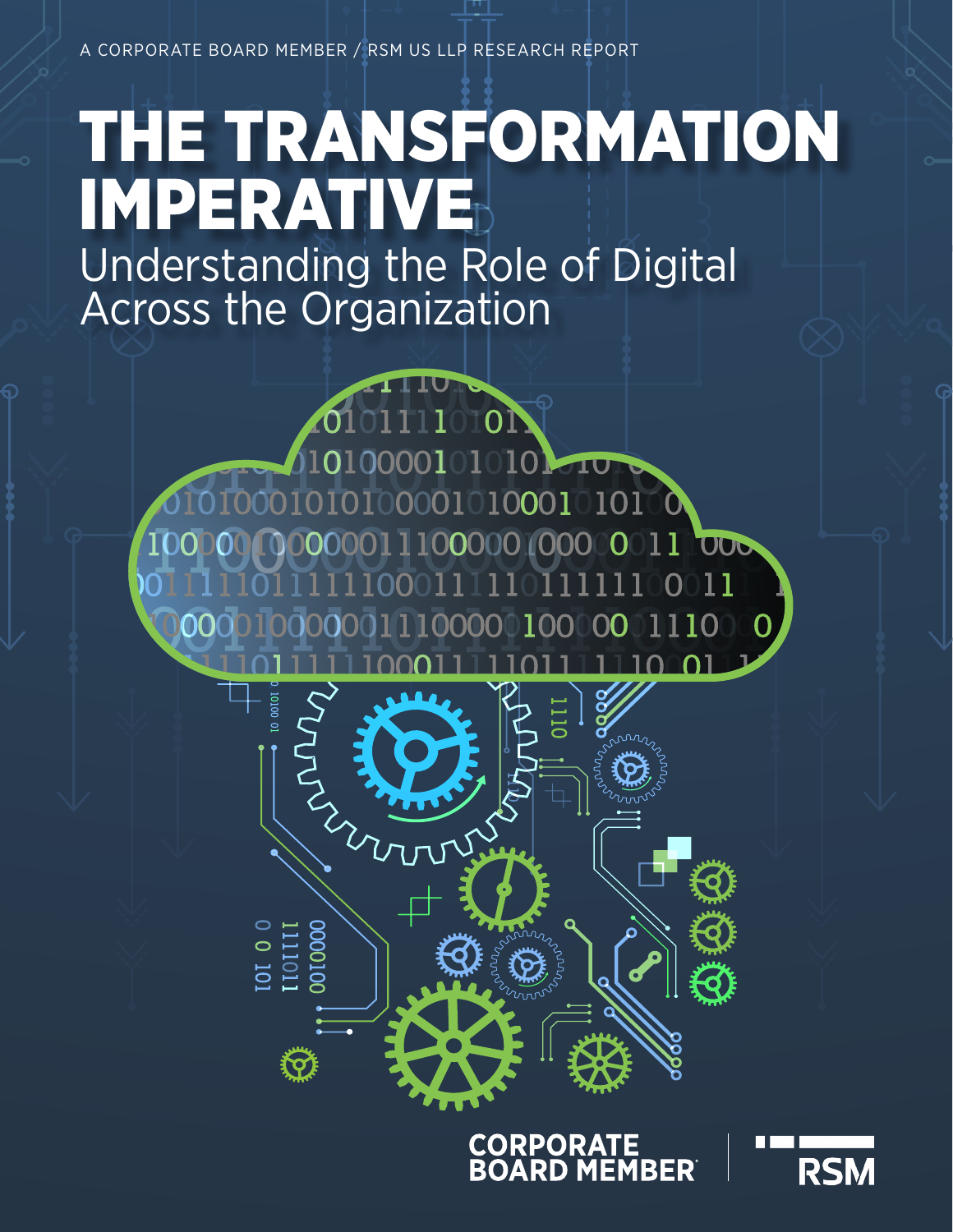MORE THAN TWO YEARS into the pandemic, it's become clear that companies that are not embracing digital in their strategy will be left behind. Industries are changing at a rapid click, pressed on one hand by emerging technologies and competition and, on the other, by changing consumer habits and preferences.

To better understand how boards were tackling the digital imperative as part of both their risk and strategy discussions, Corporate Board Member and RSM US LLP partnered from November 2021 to January 2022 to survey 223 U.S. public company board members on the issue. This report presents the key findings.

# KEY FINDINGS



Developing new products/services ranks as most important to growth in 2022

Data analytics continues to rank as most important "technology" in driving growth



Companies are doubling down on their ability to utilize data to inform strategy: 64 percent say their companies' effort to collect customer insights increased over the past two years



Two-thirds of directors say their companies' ability to improve customer experience depends on their success leveraging new technologies



The shortage of skilled labor has been the main barrier to growth over the past 18 months, having delayed or posed additional challenges for 70 percent of companies



The majority of companies have either already implemented or discussed implementing new technologies to improve their tax/accounting processes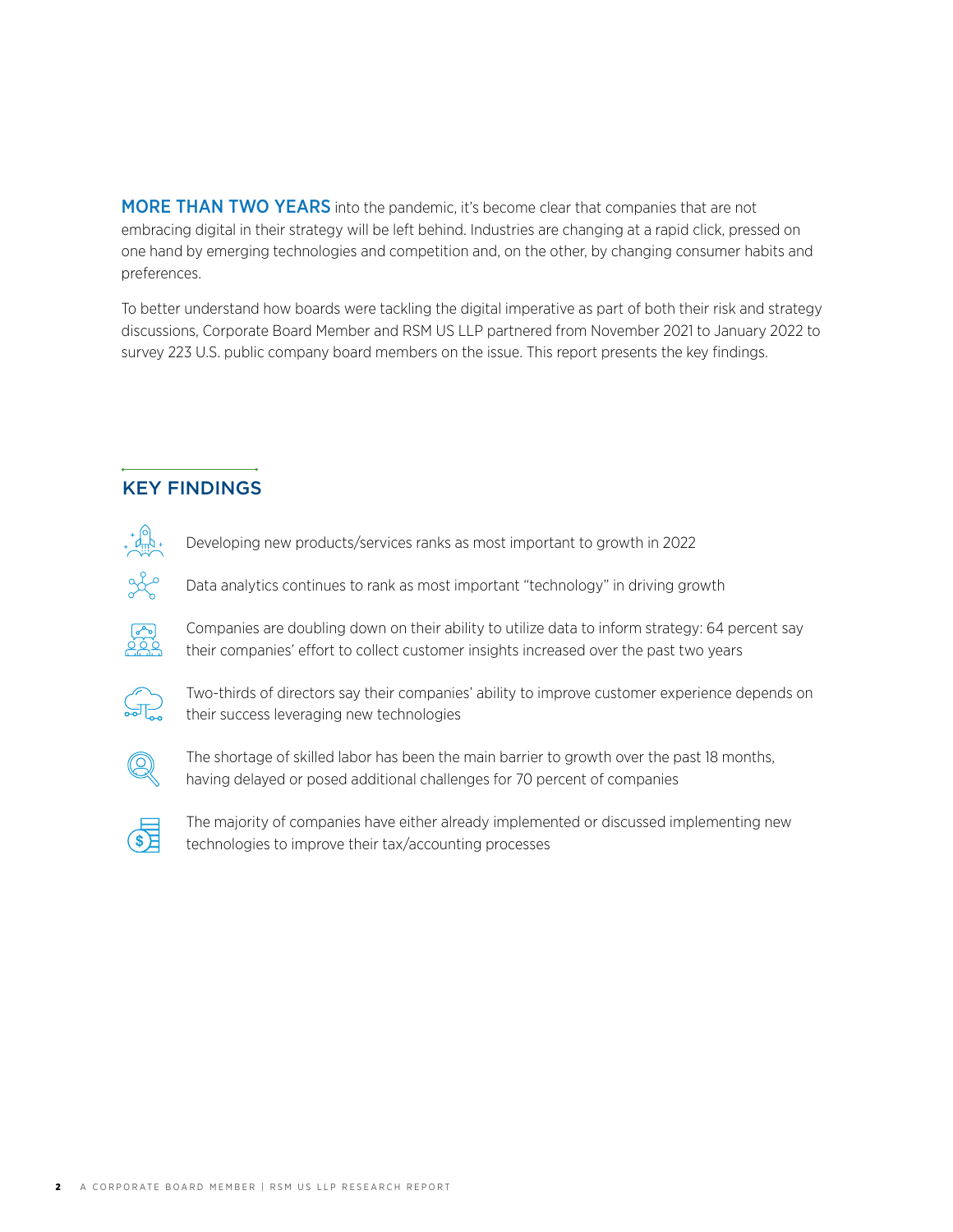# DIGITAL AS A GROWTH ENABLER

A majority of directors say that developing new products and services will be key to growth in the coming years, with 55 percent listing it as the most important aspect of their company's strategy. For some, this means identifying new or underserved segments of the market that weren't visible or accessible before the advent of digital. For others, it means improving on the customer experience and product/ service delivery by finding out directly from those customers what they really want or where they'd consider going if given the opportunity—another avenue made possible by digital technologies.

Either way, directors say a lot of the expansion—whatever shape it takes at individual companies stems from their ability to tap into insights afforded by their use of new technologies, with automation as a driver for early consideration and, ultimately, Covid as a propellant for adoption.

### Which of the following do you believe is most important to the success of your company's growth strategy?

| Developing new products/services 55%            |
|-------------------------------------------------|
| Expanding into new markets/territories 44%      |
| Onboarding top talent 44%                       |
| Improving internal processes/operations 32%     |
| Enhancing the customer experience 30%           |
| Sourcing more/better customer data/insights 18% |
| Uncovering new cost efficiencies 17%            |
| Increasing operational mobility/flexibility 12% |

#### Other 3%

*\*Respondents were asked to select top three.*

The data highlights four key focus areas for boards:

- 1. **Innovation:** new products, services, markets and territories
- 2. **Talent:** bringing in the right people to help understand and execute digital initiatives
- 3. **Technology:** creating efficiencies
- 4. Customer: enhancing customer insights and experience.

With innovation at the center of digital transformation, according to the survey, board diversity becomes key to driving successful digital strategies. Younger people use new technology and generate a lot of new ideas from those capabilities, but leadership often tends to skew toward more conventional approaches. Less-experienced people typically don't make it onto leadership teams, and boards should discuss how that paradigm could shift among their leadership team to ensure some innovative voices aren't being muffled. When thinking about product and service strategy and the future of the company in general, having the new generation involved is a very wise decision.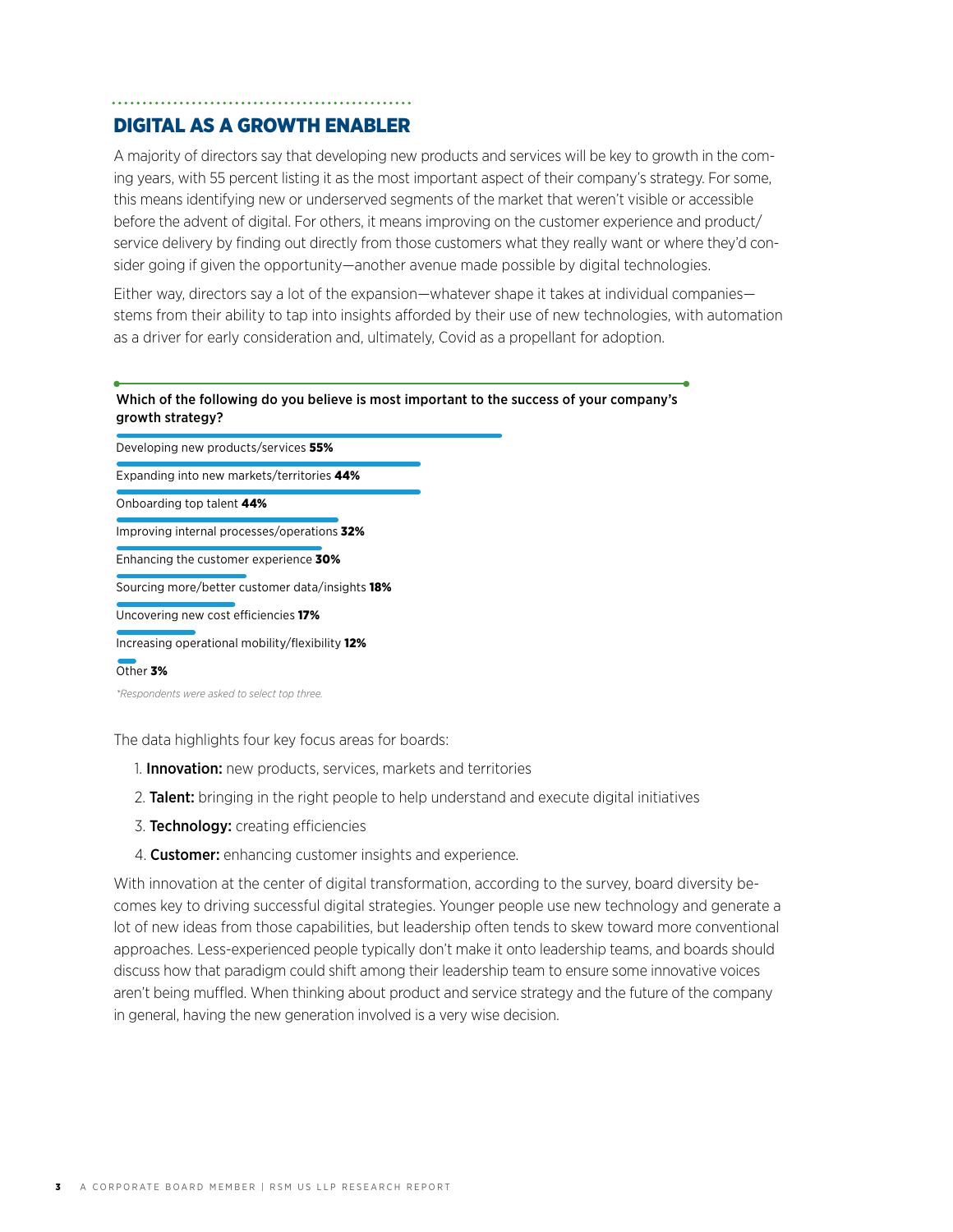Knowing how to gather the right insight is also extremely important in steering digital decision-making. In addition to making sure leadership is properly injecting itself and listening to the right people, board members need to ask the right questions to ensure resources are dedicated to new things versus improving what they already have. Chances are, the company is not going to come up with new ideas from the same people that have been looking at the same things for years.

- Is leadership bringing in the right talent?
- Are they dedicating enough resources to new products and services?
- Are they getting the right perspectives to implement successful innovations?

Board members should also be learning. If there is a relevant technology that's affecting the industry, the board needs to understand it. Taking the time to evaluate new strategies and solutions in board meetings is critical to remaining relevant in the future.

### DIGITAL AS A DRIVER OF CX

According to the survey data, companies leverage new technologies primarily to improve the customer experience (65 percent) and collect better data (54 percent). The two objectives go hand in hand because to enhance the customer experience, companies need data. For board members, this means understanding who the customer is, the path to purchase, the pain points, etc. All of it in detail, and a lot of that is dependent on data.

Data is becoming central to the digital theme. In fact, 54 percent say among all technological capabilities available today, from AI to automation to IoT, "data analytics" is most important to their organization.

| Which of the following objectives relies on your company's ability to leverage new technologies? |
|--------------------------------------------------------------------------------------------------|
| Improved customer experience 65%                                                                 |
| Having better data to drive growth 54%                                                           |
| Technology infrastructure to support AI, machine learning, etc. 53%                              |
| Cost effectiveness 49%                                                                           |
| Remaining competitive 46%                                                                        |
| Price optimization 30%                                                                           |
| Other 7%                                                                                         |
| Don't know 2%                                                                                    |

*\*Respondents were asked to select all that apply.*

Every business should have its own learning engine, presenting what they think customers want, listening to customers digitally and using data to learn and adjust. Whether that encompasses marketing messages, feedback on products or services, or data from lead generation activities, this engine can provide direct insight into what things are working and what might be missing. To know how successful innovation strategies are, one of the best ways is to listen to customers. And it all comes back to data it's the only way to understand the customer experience.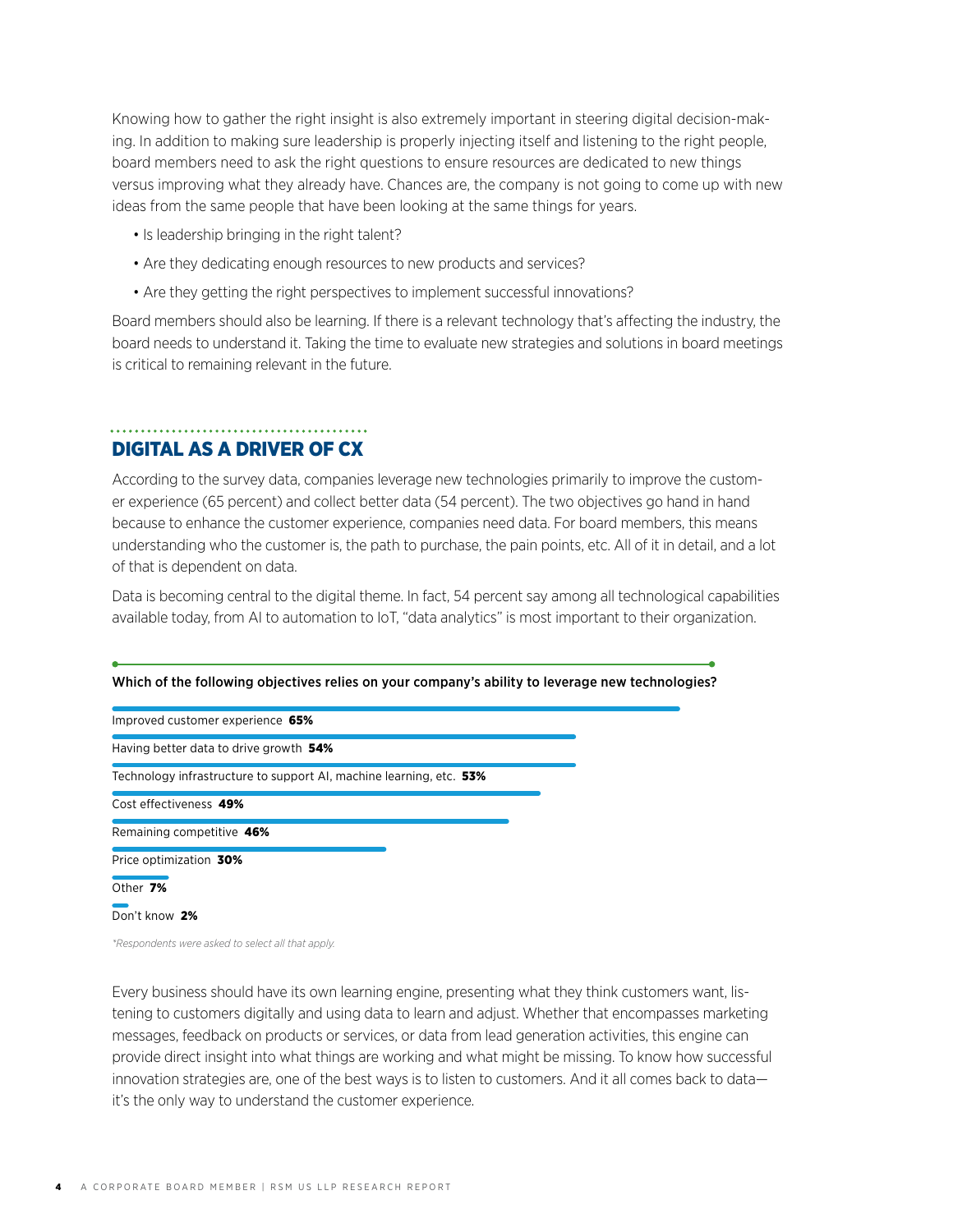How would you rate your company's efforts to collect customer data/insights to inform the growth strategy?





Has that changed in the past 18 months compared to



*Percentages may not add up to 100 due to rounding.* 

Sometimes finding the right technology to connect with a customer requires experimentation, and those decisions often require trust. On the board, it's all about trusting people to show what they are going to do. If you have the right people in place, and you think someone has presented an innovative idea, you can allocate a portion of the budget toward it. But while you may have leadership that is willing to make bold decisions, you must know that an idea is worthy before fully rolling it out. Initiating a pilot program or similar experimentation to understand how it can change the business may be a great way to proceed. Once again, however, it's the data that will show whether an idea is worth moving forward with or not.

Surveyed directors say their companies have been doubling down on their ability to utilize data to inform strategy: 58 percent say their company's efforts to collect customer insights is important to substantial, and 64 percent say that's increased over the past 2 years—to varying degrees.

#### What, if any, are some of the changes your company has made in that regard?

Invested in data technology (e.g., machine learning, AI, etc.) 55%

Improved data transparency across the company 46%

Grew data team 32%

Removed or reduced data silos 29%

Other 4%

Among the changes brought on by the pandemic, directors say they've boosted investments in data technology (55 percent) and improved data transparency across the company (46 percent).

Some questions boards should be asking as part of their discussion with management include:

- How has our customer path to purchase changed, is digital now a part of that—and should it be?
- Who are we losing to and what are our competitors doing?
- Are our business and operating model fit for purpose for this new reality?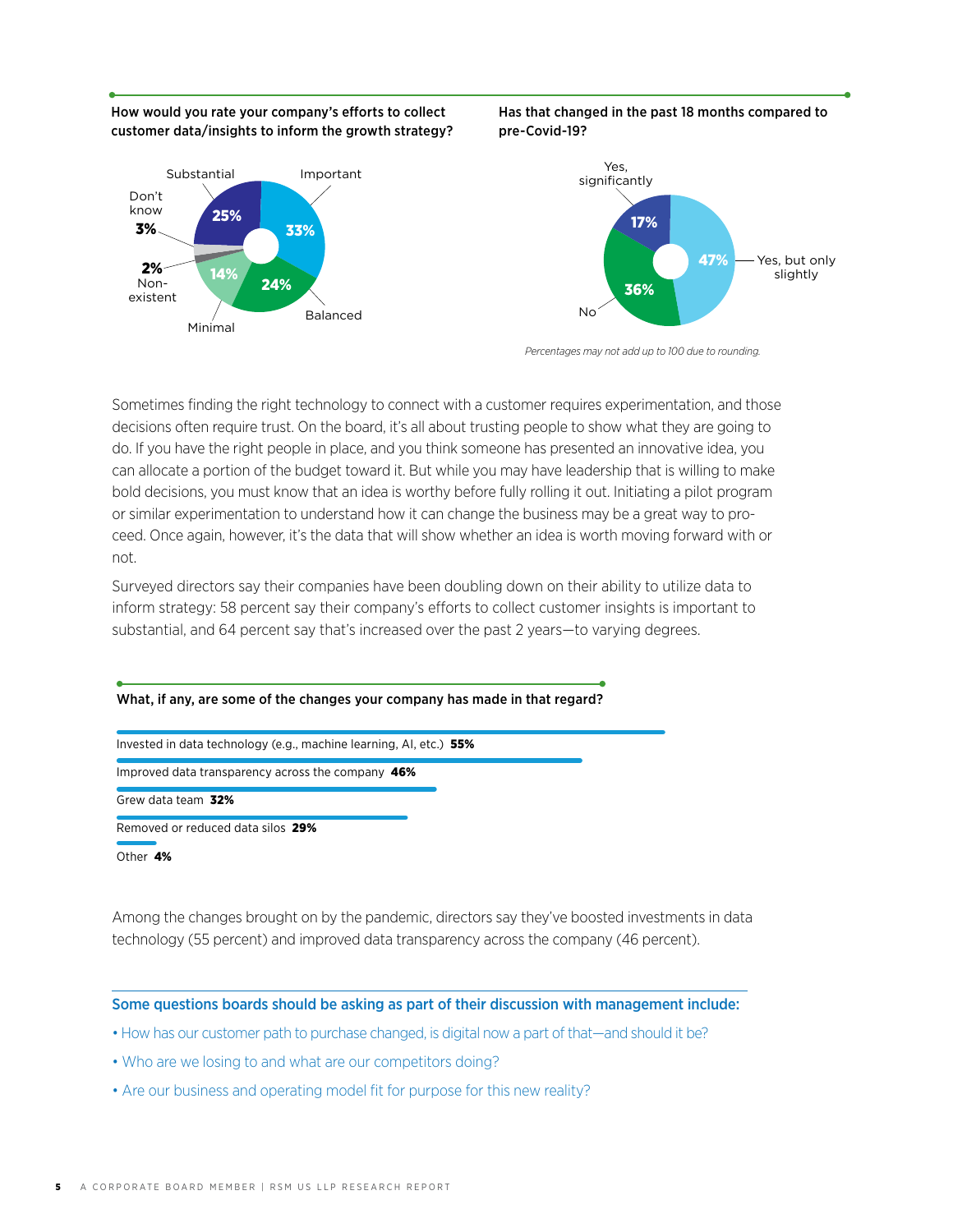# DIGITAL AS A TALENT BUILDER

Over the past two years, companies have had to circumvent more obstacles at once than ever before. Of those that have impeded growth, talent tops the list, with 55 percent of directors surveyed listing it as a barrier for their organization in the past 18 months. Forty-two percent say the skilled labor crunch has, in fact, delayed their timeline, and 28 percent say that while it has not delayed them it has posed a significant challenge.

Which of the following have been barriers to your company's growth strategy in the past 18 months, if any?

| Talent: Recruiting, retaining, upskilling 55%               |
|-------------------------------------------------------------|
| Technical: Integration, implementation 34%                  |
| Strategy: Alignment, change management 30%                  |
| Financial: Cost of investments, access to capital, etc. 25% |
| Risk: Cybersecurity, privacy, regulatory, etc. 17%          |
| Other 17%                                                   |
| *Respondents were asked to select top three.                |

While leadership at many organizations has traditionally focused on how innovation can enhance the customer experience—and with good reason—now, more attention must be paid to how technology can be implemented and leveraged to improve the employee experience. It's really two sides of the same coin; both customers and employees want the visibility and efficiency that innovation can provide.

### How has the skilled labor shortage affected your company's strategy?



It has allowed us to outpace our peers and accelerate our plan  $O\%$ 

How companies embrace innovation is a key differentiator when people evaluate their current and potential jobs. What tools are in place that can help them do their jobs better, make work more enjoyable by eliminating or streamlining menial tasks, and ultimately put them in a more favorable position to succeed? If modern solutions are not already in use or planned, and regularly refreshed, it will be difficult to attract and retain skilled employees.

To help ensure that the employee experience is taken into consideration, the board should assess the impact that new technology will have on internal people when considering making investments. In addition, ensure that leadership is engaging with employees to understand what technology is popular within the organization, what may not be well liked and what available solutions may contribute to their success.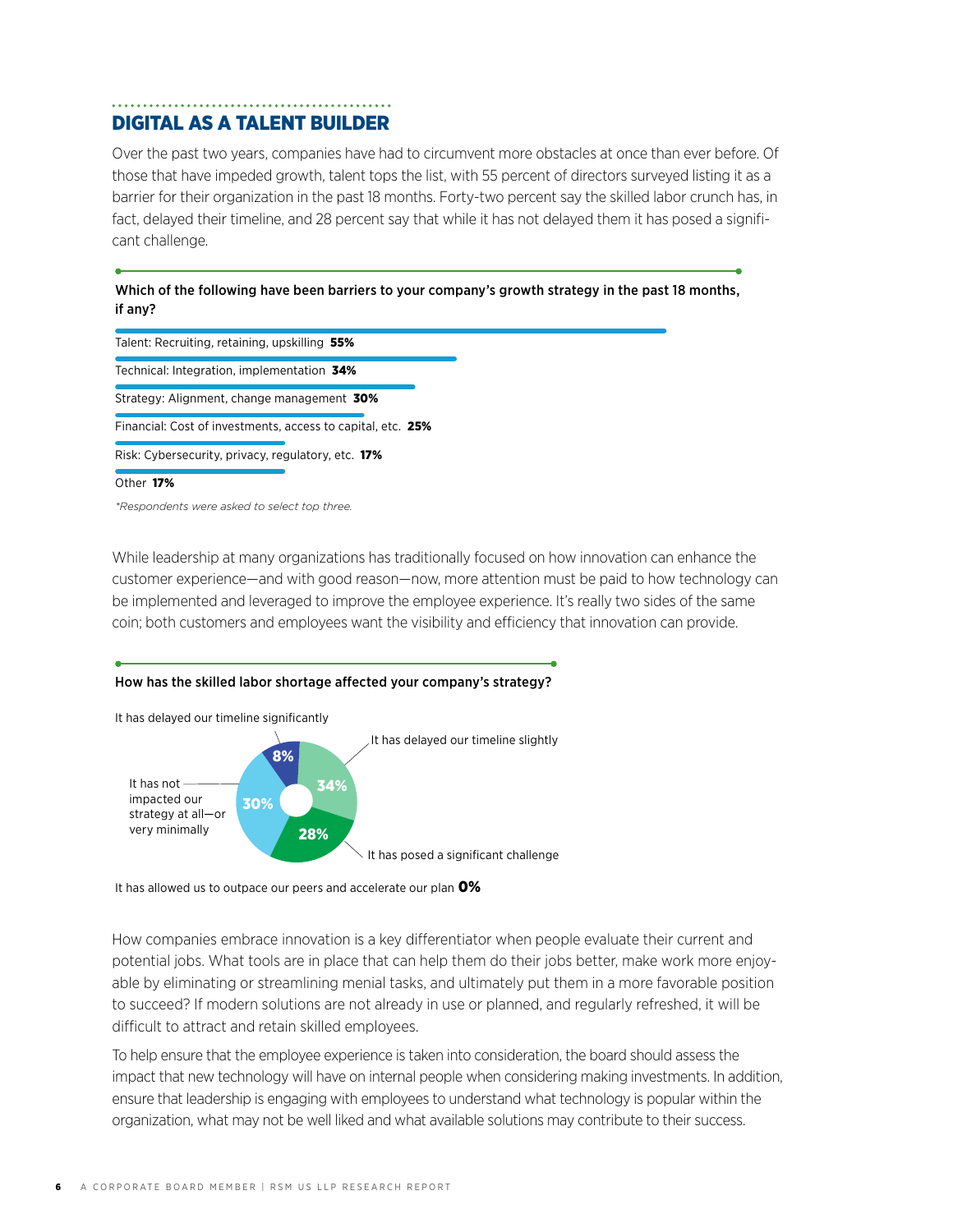# DIGITAL AS A MITIGATOR OF RISKS

The move to digital is typically associated with growth and the customer experience through an external-looking lens. Where technology used to be regarded as an efficient means to an end, companies have since turned to advanced technologies to explore new markets and distribution models.

But along this transitional journey, the finance and tax departments are often left behind. In our survey, only 14 percent of respondents report having implemented new technologies to improve the tax and/ or accounting processes, and 34 percent say they haven't discussed doing so. This can be a significant missed opportunity—and significant added costs—when considering the implications of relying on shadow accounting systems still today.



Has your management team discussed using new technologies, including AI, to improve its tax and/or accounting processes?

And of those who say digital is being implemented in their tax systems, the majority say they're focusing on automating manual or labor-intensive tasks. Yet, the greatest opportunity in digitizing the tax department starts with how it can support the company's disclosure and compliance with regulatory requirements—which only 15 percent of directors selected.

We continue to see companies' finance and tax departments working in silos, exacerbated by the virtual working environment brought on by Covid-19. Breaking down these silos is a critical starting point of an organization's transformation journey to avoid communicating conflicting data to reporting authorities, thus triggering audits or sometimes larger tax bills than necessary. For instance, direct tax and indirect tax are often assessed and reported by two different teams and data coming from two different systems that don't actually speak to one another. While that may have worked decades ago, companies today need to ensure their information aligns prior to remitting to both the income tax authorities and the sales and use tax authorities because as we all know, in 2022, these tax agencies are communicating and comparing notes.

Companies that operate on a global scale have an even great risk of conflicting data. Global companies must put care into designing and architecting their systems to enable access to information despite differences in currencies, year-ends, GAAP vs. Non-GAAP, and US GAAP vs. local GAAP. Connected systems that allow teams to pull information for their own unique reporting and analysis needs enable greater insights and less time spent reconciling data across various systems. Tax teams that have the access to the data they need, when they need it are more likely to have greater impact and the ability to position themselves as strategic partners to the business.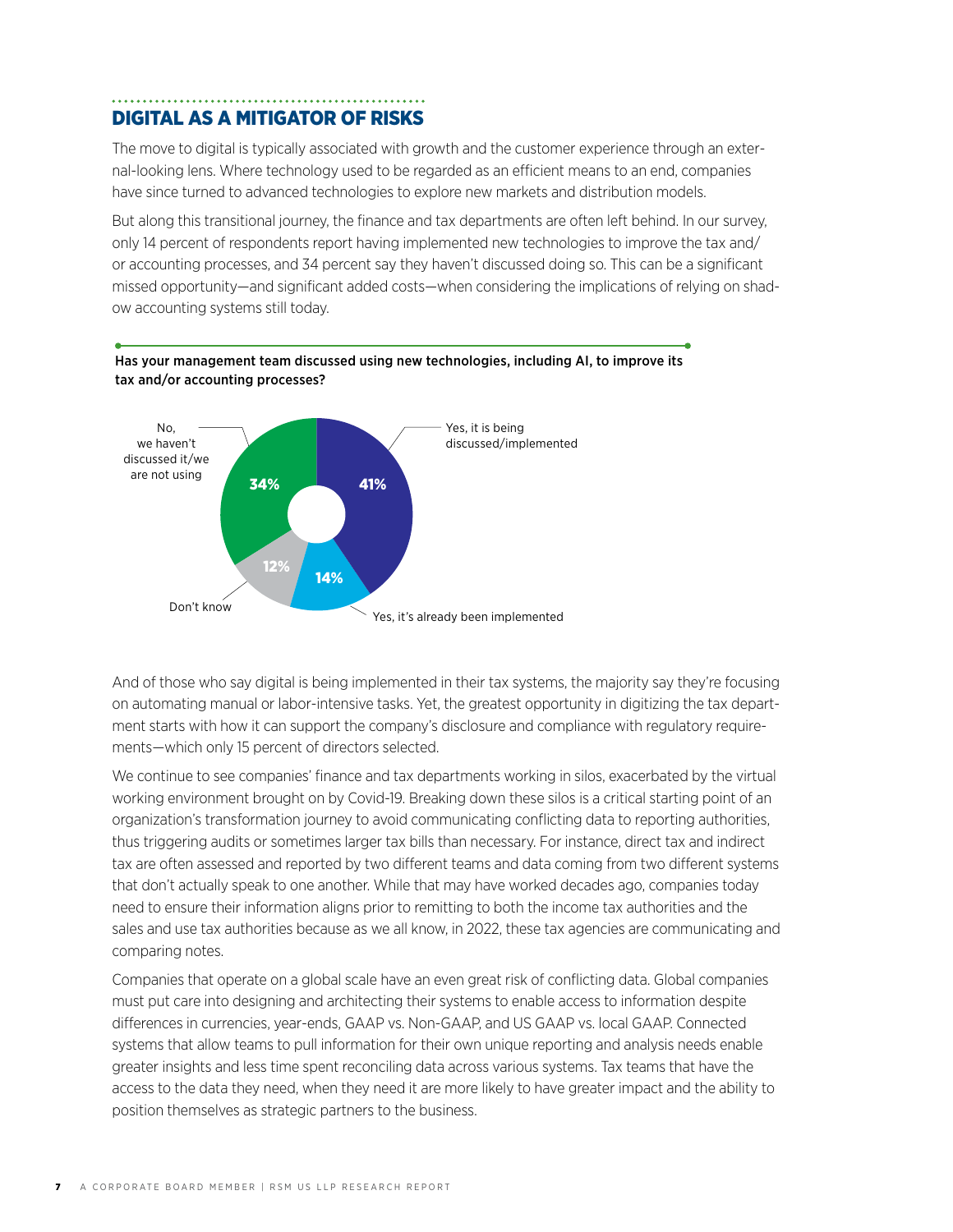Which of the following objectives is a top priority for your company's tax/finance function when leveraging new technologies?

| Automating manual or labor-intensive tasks 53%      |
|-----------------------------------------------------|
| Improving data quality, transparency, reporting 41% |
| Accelerating time-to-completion of tasks 28%        |
| Standardizing processes 27%                         |
| Minimizing human error 16%                          |
| Supporting disclosure/regulatory requirements 15%   |
| Don't know 4%                                       |
| Other 1%                                            |
|                                                     |

*\*Respondents were asked to select up to 2*

When approaching digital transformation at the tax or finance level, companies should focus on the manual, labor-intensive processes that often have teams thinking "there has to be a better way." However, obvious as this seems, less obvious is the time and effort teams continue to place on managing and executing these labor-intensive processes, ultimately pulling their focus away from the automation they are trying to achieve. These resources are critical. Not only must they be involved, but their time must also be freed up to drive the change journey. Building new efficiencies on a broken foundation, or one that hasn't been optimized or modernized, is a recipe for disaster.

- Don't automate what's broken
- Recognize there will never be a perfect time for change
- Adopt a risk-based approach
- Engage with business stakeholders early and often

Directors can engage tax leadership teams in discussions to develop an operating model that regularly applies concepts such as reverse audits to critical, high-profile tax concerns, thus surfacing possible challenges before others do. This is particularly important for a tax function, whose focus has historically been retroactive rather than forward-looking. Adopting this approach could result in cost-savings, highlighted in a recent example with one of RSM's clients: nearly \$10 million in overpaid taxes were identified with the root cause being a break in processes between collecting and remitting sales tax.

When looking at the technologies that can best support the tax and finance departments, directors are looking forward to harnessing the power of artificial intelligence (AI), machine learning, neural networks and natural language processing technologies in their upstream core business processes. Using these technologies, companies can intelligently automate their processes from the start, avoiding downstream band aids, re-work and, ultimately, lost time and money for tax. An example RSM has advised clients on is leveraging machine learning software on the front-end of procure-to-pay processes to capture all the necessary line-item expense data and detailed sales tax and jurisdiction information, instead of trying to use these tools to solve the problem on the backend.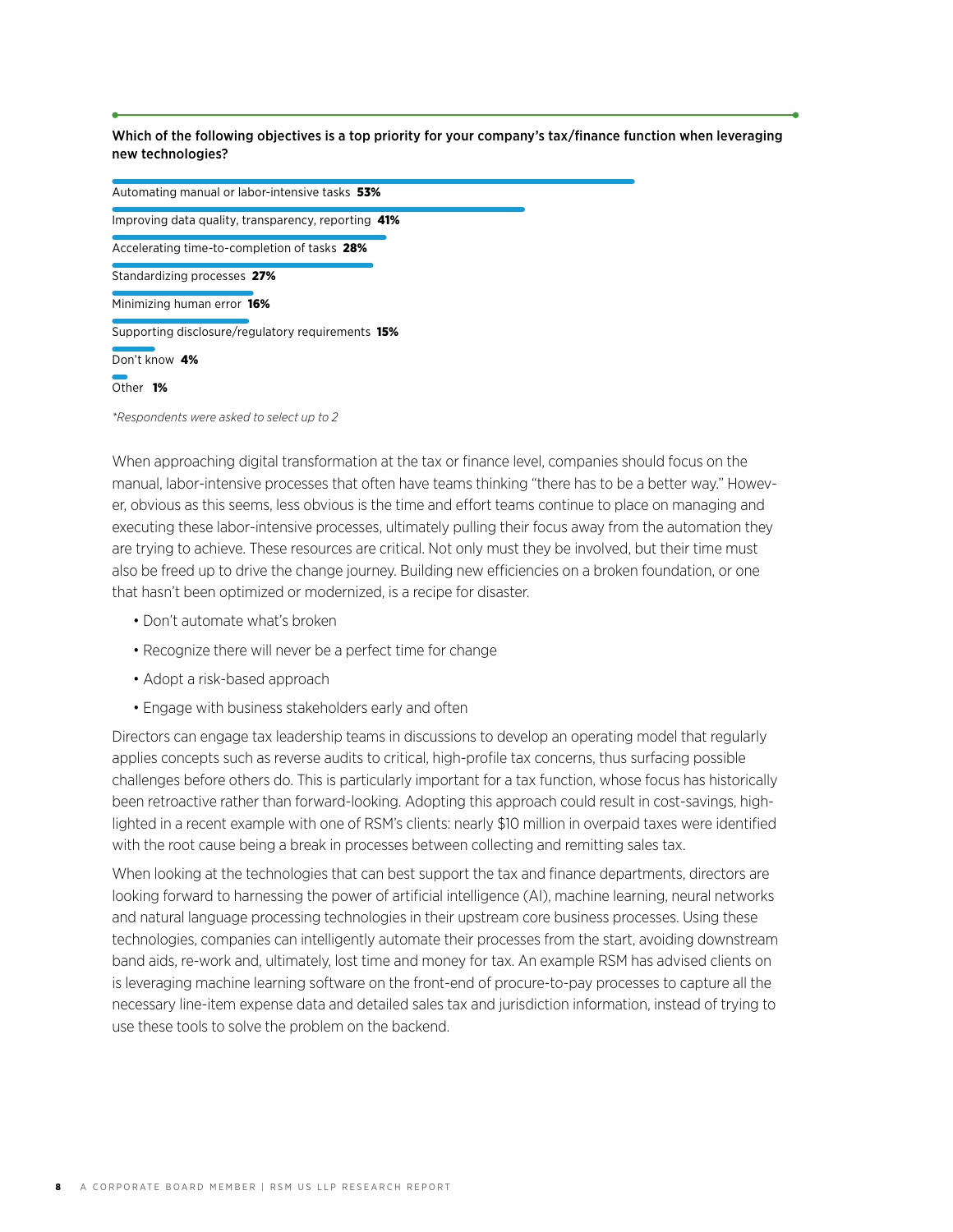Low-code, no-code tools, such as Alteryx, are another powerful automation tool to enhance incomplete or uncleansed data, especially when solving the root cause (e.g., through changing ERP systems) is not feasible or practical in the near term. For companies in this position, Alteryx acts as the automation "Swiss Army knife," containing all the components needed to reliably clean, map, sort and load data, replacing the countless Excel spreadsheets on which many continue to rely.

Companies may also want to assess the value of robotic process automation (RPA), a great tool for companies that have a high volume of repetitive tasks that can emulate human keystrokes.

10%

| <b>CURRENTLY USING</b>             | <b>CONSIDERING USING</b>                                     |  |
|------------------------------------|--------------------------------------------------------------|--|
| Cybersecurity 25%                  | Cybersecurity 4%                                             |  |
| Cloud-hosting 21%                  | Cloud-hosting 8%                                             |  |
| Automation 19%                     | Automation 10%                                               |  |
| Data visualizations/dashboards 18% | Data visualizations/dashboards 1                             |  |
| Artificial Intelligence 5%         | Artificial Intelligence 22%                                  |  |
| Machine learning 5%                | Machine learning 20%                                         |  |
| Don't know 5%                      | Don't know 10%                                               |  |
| Natural language processing 3%     | Natural language processing 14%<br>None of the above<br>- 1% |  |

#### Which technologies does your finance/tax department use or is considering using?

### Some questions to consider bringing up at the next board meeting include:

• What business priorities have a tax impact that we might not be completely looking into because we lack access to quality information?

• What level of investment can we commit to make now to explore digital transformation opportunities?

• How do we embed automation skillsets within our team? Is it critical that we enable our team to successfully sustain these new automation technologies after they are implemented, and if so, how will our workforce of the future look different than today?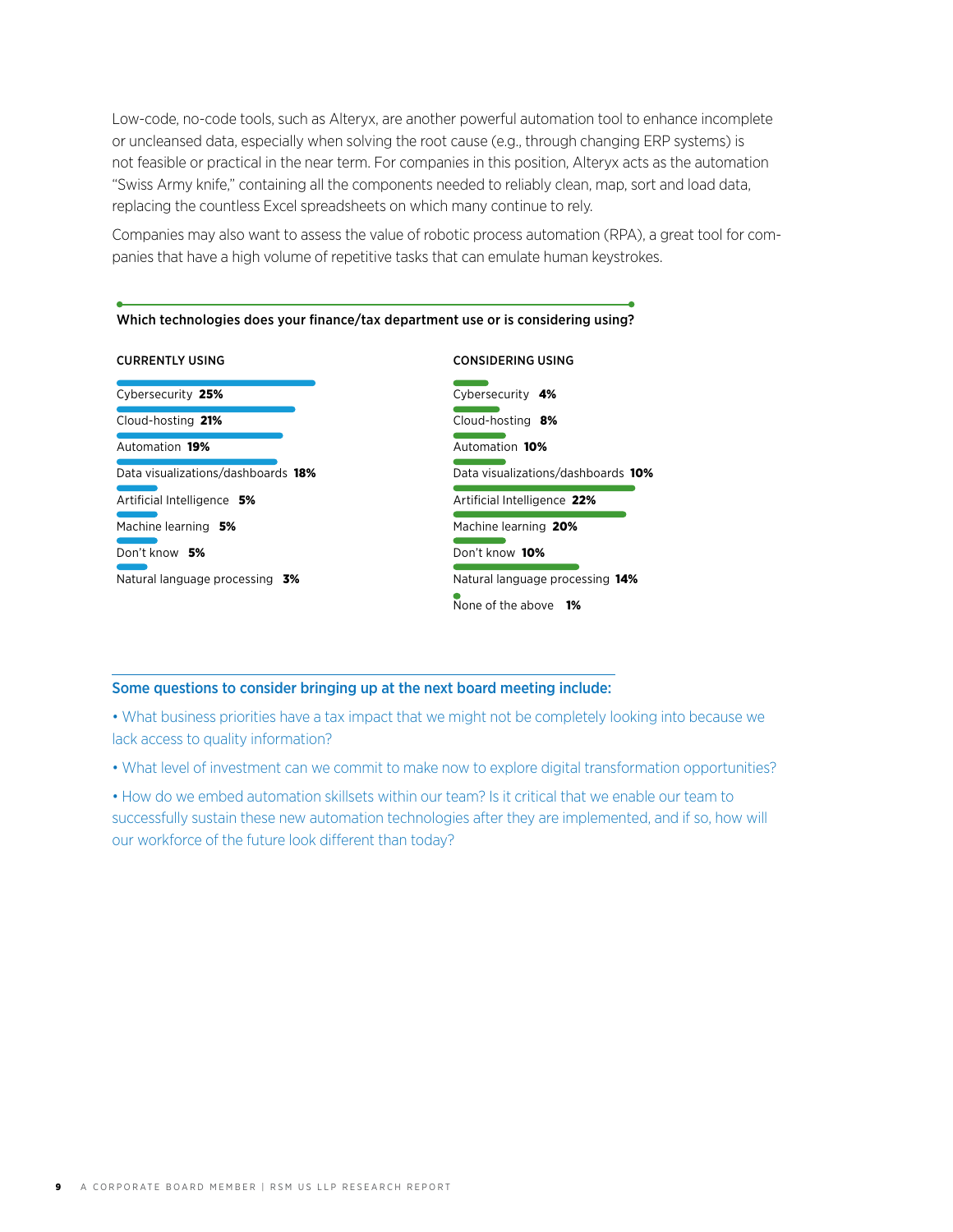# **DEMOGRAPHICS**

From November 2021 to January 2022, *Corporate Board Member* partnered with RSM US LLP to survey 223 U.S. public company board members on the risks, challenges and opportunities they see as they help guide their organization's digital transformation journey.

The survey comprised 15 questions and was conducted online. Representation of participants are presented below.

## **TITLE**

| Outside director   | 67%    |
|--------------------|--------|
| Committee chair    | 40%    |
| Board chair        | 13%    |
| Executive director | $10\%$ |
| Lead director      | $7\%$  |

## **MARKET CAPITALIZATION**

| Nano (less than \$50M)  | 3%     |
|-------------------------|--------|
| Micro (\$50M to \$300M) | $10\%$ |
| Small (\$300M to \$2B)  | 22%    |
| Mid (\$2B to \$10B)     | 38%    |
| Large (\$10B to \$300B) | 25%    |
| Mega (\$300B+)          | つ%     |

# **SECTOR REPRESENTATION**

| <b>Financial Services</b>               | 21% |
|-----------------------------------------|-----|
| Technology                              | 15% |
| Consumer Products & Retail              | 15% |
| Life Sciences                           | 9%  |
| Real Estate, Hospitality & Construction | 9%  |
| Automotive & Transportation             | 8%  |
| Health                                  | 6%  |
| Mining & Metals                         | 5%  |
| Power & Utilities                       | 5%  |
| Oil & Gas                               | 3%  |
| <b>Telecommunications</b>               | 2%  |
| Government & Public Sector              | 1%  |
| Media & Entertainment                   | 1%  |